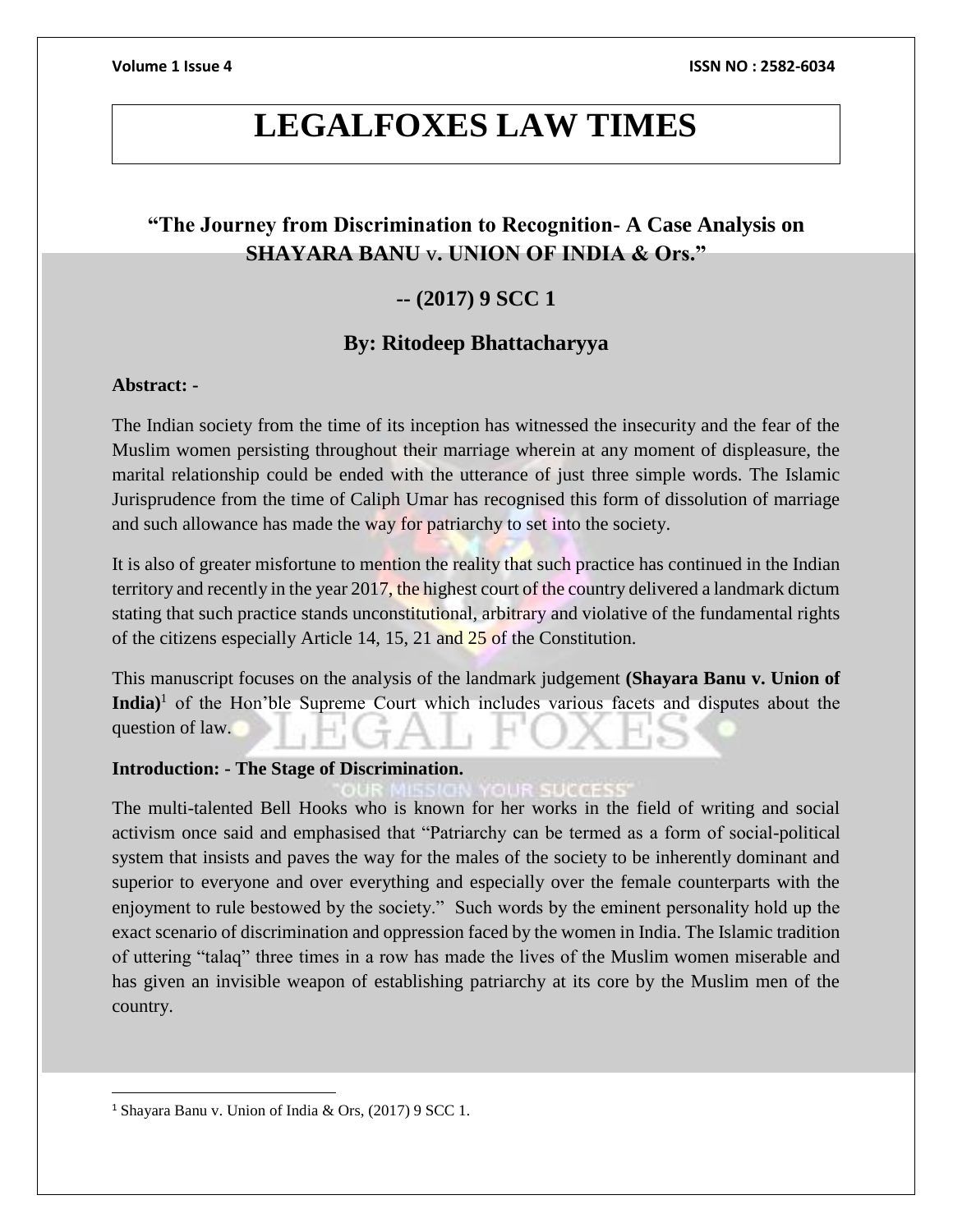**Shayara Banu v. Union of India & Ors.** is considered as one of the most celebrated landmark judgement of the Supreme Court of India, as this Court upheld the dignity of the Muslim Women by removing the inequality present under the personal law of Islam. This judgement of the Hon'ble Apex Court of India ensured the way for a new era of pride and equality for the women and will stand as a powerful weapon of women empowerment.

The Petitioner (Shayara Banu) has approached the Hon'ble Supreme Court of India by filing a Writ Petition under Article 32 of the Constitution of India against the Respondent (Union of India & Ors.) seeking for a writ or order like Mandamus declaring the practices of Talaq-Ul- Biddat, Nikah –Halala under the Islamic Personal Law as illegal, inconsistent and unconstitutional as they violate Article 14, 15, 21 and 25 of the Constitution of India. **Talaq –Ul- Biddat – The practice under test:**

Talaq-Ul-Biddat also is known as the triple talaq is considered as the disapproved mode of talaq. It is the irregular mode of talaq introduced by the Omeyyads to escape the strictness of the law.<sup>2</sup> This type of divorce is recognised under the Hanafi sub-school of Islam which comes under the Sunni School, although they recognise it still they consider it as a sinful form of divorce.<sup>3</sup> However, Shias or the other sub-schools of Sunni law does not recognise this form of divorce at all.

#### **The factual outline: -**

The Petitioner in the above-mentioned case is a female citizen of India and is a Muslim by religion. She is a resident of Kashipur (Uttarakhand) and is unemployed. She is the daughter of a government employee who has a limited and meagre income. The Petitioner was married to one of the Respondents (Rizwan Ahmed) on 11.04.2002 at Allahabad, Uttar Pradesh as per Muslim Shariyat law rites and customs. The Petitioner and the Respondent also have two children from the wedlock. The family of the Respondent forced the Petitioner's family for dowry during the marriage and the bride was also subjected to mental cruelty by the husband's family. The Petitioner had to face various sort of torture including physical abuse, imposing of drugs to fade away the memory**.** The Husband eventually decided to abandon her and forced her to stay with her family. Due to the consequence of drug imposition, the Petitioner always felt sick and thus required every minute of medical attention. The husband finally divorced her by triple talaq on 10.10.2005.

#### **Issues Raised: -**

l

- I. Whether the practice of Talaq-Ul- Biddat is an essential practice of Islam?
- II. Whether the practice of Talaq-Ul-Biddat violates any Fundamental Right of the citizen?

<sup>2</sup> DR. RAKESH KUMAR SINGH, TEXT BOOK ON MUSLIM LAW (3 ed. Universal Law Publishing House, 2017)

3 SIR DINSHAW FARDUNJI MULLA, PRINCIPLES OF MAHOMEDAN LAW, (22 ed. Lexis Nexis, 2017)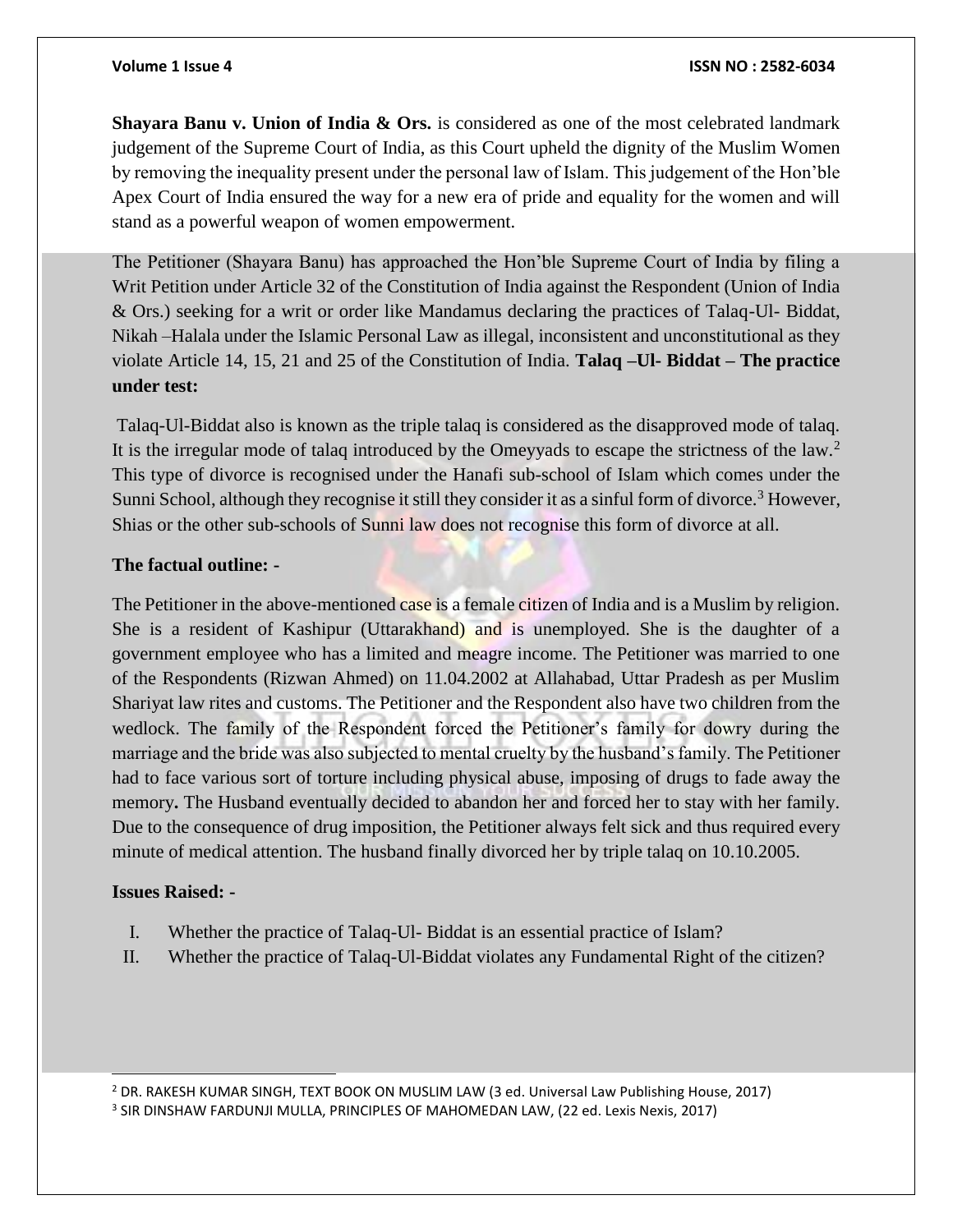#### **Volume 1 Issue 4 ISSN NO : 2582-6034**

#### **Oral Submissions – Petitioner's perspective: -**

The Advocate appearing on behalf of the Petitioner drew the attention of the Court to the fact that the Muslim husband's right to instantly talaq three times without any justification is completely arbitrary, unilateral and has no rationality. This practice was never an essential practice under Islamic law. The Petitioner also contended before the Hon'ble Court that according to the Hon'ble Quran, every Muslim man and woman are equal. Therefore, if the Quran and the Constitution of county guarantee equal rights to its citizens, then how can this practice still be valid in India. Such sinful practice should be declared unconstitutional immediately by this Hon'ble Court in the name of public justice.

#### **Respondent's Perspective: -**

The Advocates appearing on behalf of the Respondents stated the fact that Talaq-Ul-Biddat is a recognised form of divorce under the Hanafi School of Islamic law which is considered as a religious denomination and bought up the relevant case of **S.P. Mittal v Union of India & Ors**<sup>4</sup>. wherein the Hon'ble Supreme Court stated that every religious denomination has a right to practice religion under Article 26 of the Indian Constitution.<sup>5</sup> The case of **Daniel Latifi & Anr.** v**. Union of India** <sup>6</sup> was also taken up by the Respondent wherein the Supreme Court has acknowledged that personal laws are a legitimate basis of the distinction between persons and such a distinction can never violate Article 14 of the Constitution.<sup>7</sup>

#### **Analysis: -**

#### Issue –I.

It is most humbly submitted that whether any particular practice under a personal law needs to be determined through the Essentiality Test. This test prominently determines whether a particular practice forms an essential part of a religion or personal law or not. In the relevant case of **Sardar Syedna Taher Saifuddin v. The State of Bombay<sup>8</sup>** , the Supreme Court clearly stated the fact that whether a practice performed under a personal law is essential or not, it must be deduced from the conduct of the members of the community.

It is of quite important to also mention out the case of **Commissioner of Police v. Acharya Jagdishwarananda Avadhuta**<sup>9</sup>, wherein the Hon'ble Court delivered the meaning of the term "essential" and stated that an essential practice should be based on the core belief on which the existence of the religion is founded, the practice should be of such nature without which the fundamental character of the religion would change or the superstructure of the religion will

<sup>4</sup> S.P. Mittal v, Union of India & Ors, 1983 SCR (1) 729

<sup>5</sup> INDIAN CONST. Art 26.

<sup>6</sup> Daniel Latifi & Anr. v Union of India, (2001) 7 SCC 740.

<sup>7</sup> INDIAN CONST. art 14.

<sup>8</sup> Sardar Syedna Taher Saifuddin v. The State of Bombay, 1962 AIR 853.

<sup>9</sup> Commissioner of Police v. Acharya Jagdishwarananda Avadhuta, 2004 (12) SCC 770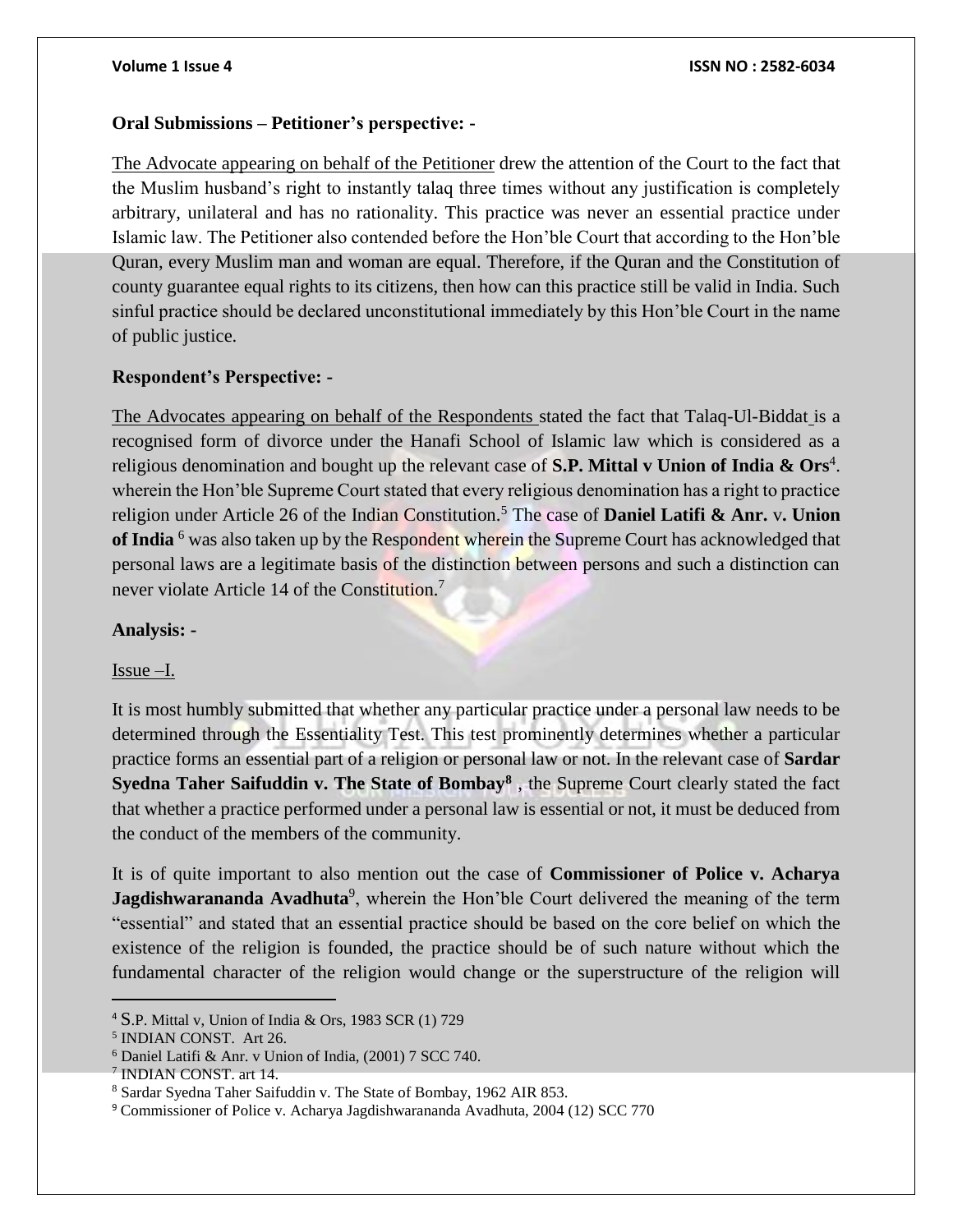#### **Volume 1 Issue 4 ISSN NO : 2582-6034**

demolish. The essential practice should be based on the basic ideology and the philosophy which also stands as the base and foundation of the religion.

Therefore, looking into the present practice which is in dispute, it is quite evident to mention the fact that as per the various Supreme Court judicial pronouncement such practice doesn't fall under the essential practice of Islamic personal law**.** The religion of Islam, which consists of various communities**,** out of which many sects do not recognize Talaq-Ul-Biddat as an approved form of Talaq. The Hanafi School of Islamic Jurisprudence although recognises this form of divorce but considers this form as sinful. One of the Respondent in this present case that is the All India Personal Law Board in its various submission before the Hon'ble Supreme Court stated that it is a recognized practice among the Hanafi Community but however it is a sinful form of divorce. Therefore, it will be quite strange to hold the fact that what is considered to be sinful among the various sects of the religion, how that particular practice can be considered as essential.

#### ISSUE-II

 $\overline{a}$ 

The practice of Talaq-Ul-Biddat which is existing in India is very much inconsistent with the provisions of our Constitution<sup>10</sup>. Such Islamic tradition with the basic framework of the spontaneous utterance of "talaq" without any valid reason and justification. Such practice has therefore blatantly violated the fundamental rights of the Muslim women which have gone unchecked for so many years. The Judiciary of our country prominently in the case of **Rukia Khatun v. Abdul Khalique Lashkar**,<sup>11</sup> determined with greater precision than the correct law about the dissolution of marriage under the Islamic jurisprudence as desired by the Holy Quran should suffice to the fact that such talaq should primarily be based on "reasonable cause" and such end to the matrimonial alliance should be once attempted with the process of reconciliation through such arbitrators appointed by both the families. If the dissolution suffices to such conditions, then it can be termed as a valid divorce otherwise such dissolution holds no validity before the eyes of the law. Such practice therefore never stood as a valid form of dissolution and always acted against the conscience of human sentiments. The Supreme Court also in one of its earlier dictums **Shamim Ara v. State of**  $\mathbf{U}.\mathbf{P}^{12}$  **profoundly mentioned that this specific tradition does not go by the theology** and the personal law of the land as just because it has been enforced by the people and practiced by a maximum of the population. It does not come under the essential working of the personal law of the country and is unconstitutional. This practice eliminates the concept of equality among men and women. This practice puts a very strict question on the legislators and the judiciaries of our country as to what will be a legal remedy to the Muslim women who have to spend their life without dignity and self-respect. The women under this practice had to face a lot of suffering from their marital relations. Article 14 which about the Fundamental Right of Equality and Article 21 which talks about the Right of Life and liberty enshrined under our Constitution has been blatantly

<sup>10</sup> ASAF A.A. FYZEE," THE OUTLINES OF MUHAMMADAN LAW" (Oxford, 5th Edn)

<sup>11</sup> Rukia Khatun v. Abdul Khalique Lashkar, (1981) 1 Gau. L.R. 375.

<sup>12</sup> Shamim Ara v. State of U.P, AIR 2002 S.C. 3551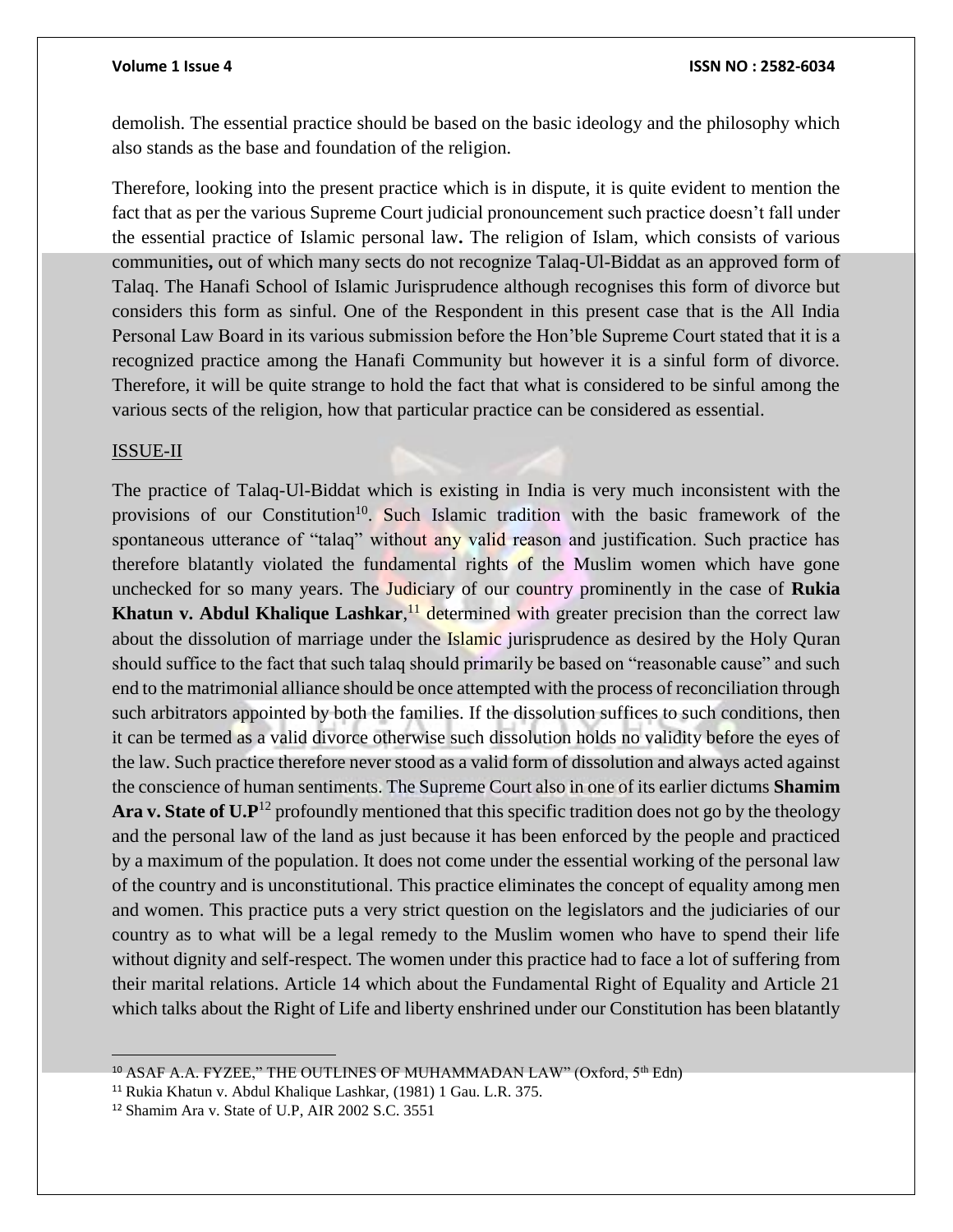#### **Volume 1 Issue 4 ISSN NO : 2582-6034**

compromised under this specific form of divorce. This practice puts a very strict question on the legislators and the judiciaries of our country as to what will be a legal remedy to the Muslim women who have to spend their life without dignity and self-respect Islamic countries like Pakistan and Bangladesh has eliminated this evil practice due to the very reason that this practice directly violates the human rights of an individual. The lives of Muslim women have been going under tremendous mental fear that years of matrimonial alliance and cohabitation can end instantly just by the utterance of three quick words. The report clearly states the fact that India's ninety million if women face the threat of instant, oral, and out of court divorce. This whimsical, arbitrary power vested on the hands of the Muslim man was blatantly exploited with no regards to the rights and dignity of the women.

#### **The judgement of the Supreme Court: -**

The Five Judge Constitutional Bench, headed by Chief Justice Khehar of the Supreme Court of India delivered the judgement (majority 3:2), by keeping aside the practice of Talaq-Ul-Biddat (an irrevocable and instant form of divorce) as it violated the basics of the Constitution of India.<sup>13</sup> This practice violated Article 14, 15, 21, and 25 of the Supreme source of law of the land. The majority judgement mentioned out the fact that such practice prominently violates Article 14 of our Constitution read with Article 13(1) of the Constitution. The judgement also pointed out that such practice is inherently arbitrary, merciless, and negates out the concept of equality. The Court also stated that the legislation Muslim Personal Law (Shariat) Application Act, 1937 will be void to the extent it enforces triple talaq.<sup>14</sup> The Court emphasized the point that the State does not have the authority to take away the essential religious practices under Article 25 of the Constitution. However, if such practice stands as arbitrary and inconsistent with Part III then subsequently such act comes under the exception laid down under Art.25. Therefore, Triple Talaq being arbitrary and whimsical does not come under the domain of "Essential Practices" about the Islamic personal law.

### **Conclusion (Legal Effect): - OUR MISSION YOUR SUCCESS'**

The judgement delivered by the Hon'ble Supreme Court, in this case, bought up a wave of celebrations and applause across the country. Muslim women all over the country welcomed this decision with utter happiness as their hope of dignity was restored by our great judiciary. Various Women's rights group, human rights organisation and other Non-Governmental Organisation defined this judgement as "historic" which will be remembered by generations and generations.

However, after the historic triple talaq judgement, more than a hundred cases were registered all over India. On 28th December 2017, the Lower House of the Parliament passed **The Muslim** 

<sup>&</sup>lt;sup>13</sup> Pushkraj Deshpande, Triple Talaq, Judgment of Hon'ble Supreme Court and The Most Anticipated Triple Talaq Bill, (August, 11, 2020, 19:51 AM) https://www.mondaq.com/india/divorce/668468/triple-talaq-judgment-ofhon39ble-supreme-court-and-the-most-anticipated-triple-talaq-

bill#:~:text=On%20August%2022%2C%202017%2C%20this,Nazeer%20dissented%20with%20the%20majority. <sup>14</sup> ET Online, "*What after Triple Talaq judgement? All that you need to know*", (August 22<sup>nd</sup>, 2017.)